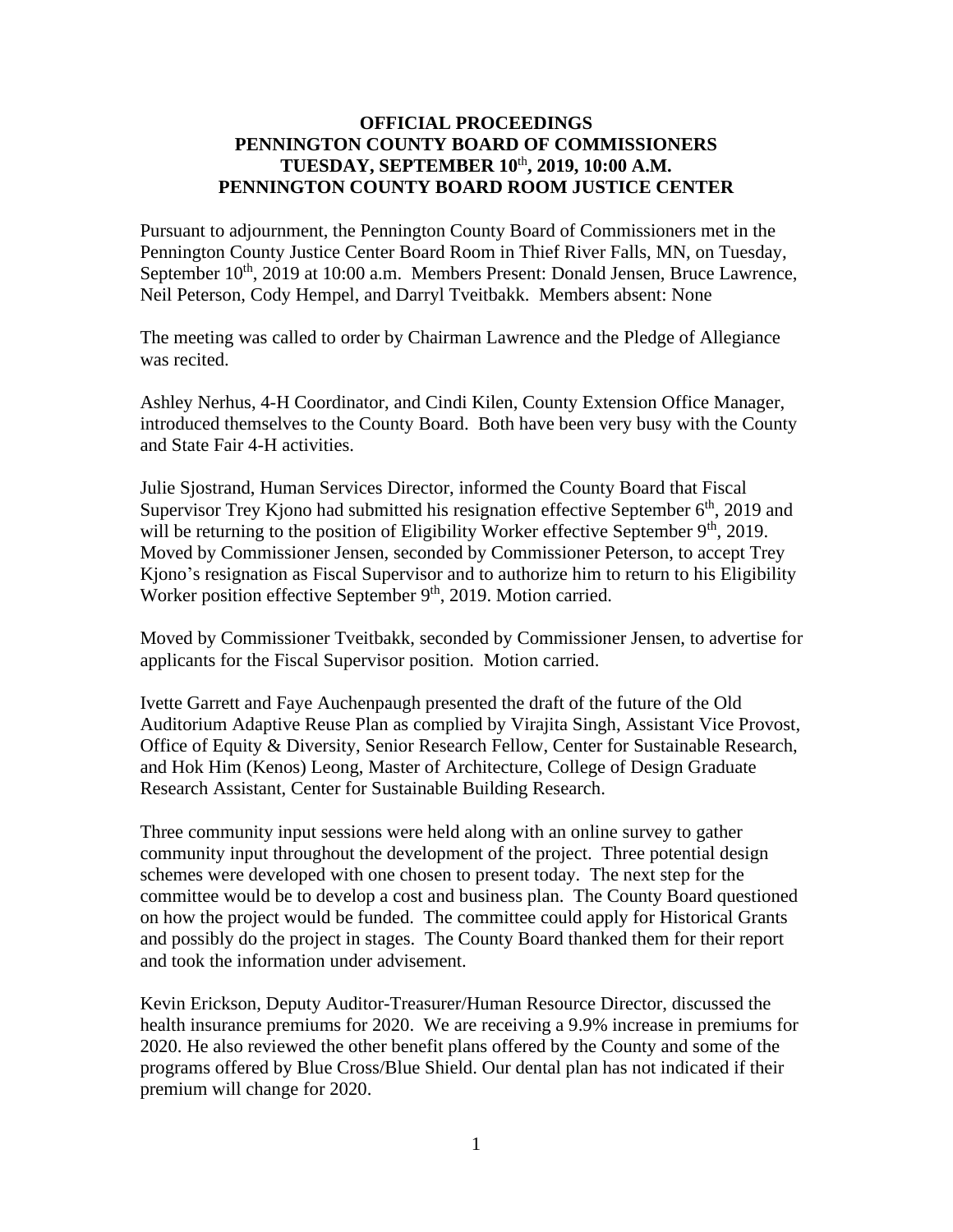Mike Flaagan, County Engineer, and Assistant Engineer Alex Bladow then presented the bids for the Trunk Highway #32, CSAH #16, and Mark Boulevard Roundabout. MNDOT has signed the Cooperative Agreement and the bid can now be awarded. The following bids were received on August  $13<sup>th</sup>$ , 2019.

| Davidson Construction            | \$2,602,815.48 |
|----------------------------------|----------------|
| Gladen Construction, Inc.        | \$2,554,602.47 |
| Knife River Materials            | \$2,694,624.43 |
| R.J. Zavoral & Sons, Inc.        | \$2,549,998.43 |
| <b>Spruce Valley Corporation</b> | \$3,001,196.00 |

The County Engineer recommended the low bid of R.J. Zavoral & Sons, Inc.

Commissioner Jensen moved, seconded by Commissioner Peterson, to approve the bid of R.J. Zavoral & Sons, Inc. in the amount of \$2,549,998.43 as the lowest and best bid received for project SAP 057-616-004, SAP 057-608-009, and SP 5703-49. Motion carried.

Moved by Commissioner Hempel, seconded by Commissioner Tveitbakk, to approve the minutes of August 27<sup>th</sup>, 2019 as written. Motion carried.

Motioned by Commissioner Peterson, seconded by Commissioner Hempel, to approve the Human Services warrants totaling \$47,350.39 and the following Commissioner warrants.

## WARRANTS

| <b>County Revenue</b>       | \$187,873.96 |
|-----------------------------|--------------|
| Road & Bridge               | \$42,753.83  |
| <b>Solid Waste Facility</b> | \$150,000.00 |
| Ditch Funds                 | 52.18<br>-SS |

Per diems and meal reimbursements in the amount of \$722.91 were also approved. The warrants included the final payment to Christianson Furniture.

County Sheriff Ray Kuznia and Office Manager Misty Manderud met with the County Board to review the 2020 budgets. Budgets included the following departments: Sheriff, LEC Shared, Task Force Shared, E-911, Jail, Sentence to Serve, and others. The total increase was \$245,124.00.

Moved by Commissioner Jensen, seconded by Commissioner Tveitbakk, to advertise for a part-time dispatch/jailer. Motion carried.

Moved by Commissioner Tveitbakk, seconded by Commissioner Jensen, to hire Ann Ulrich for the position of part-time Deputy Recorder/Deputy Auditor-Treasurer effective September 30<sup>th</sup>, 2019. Motion carried.